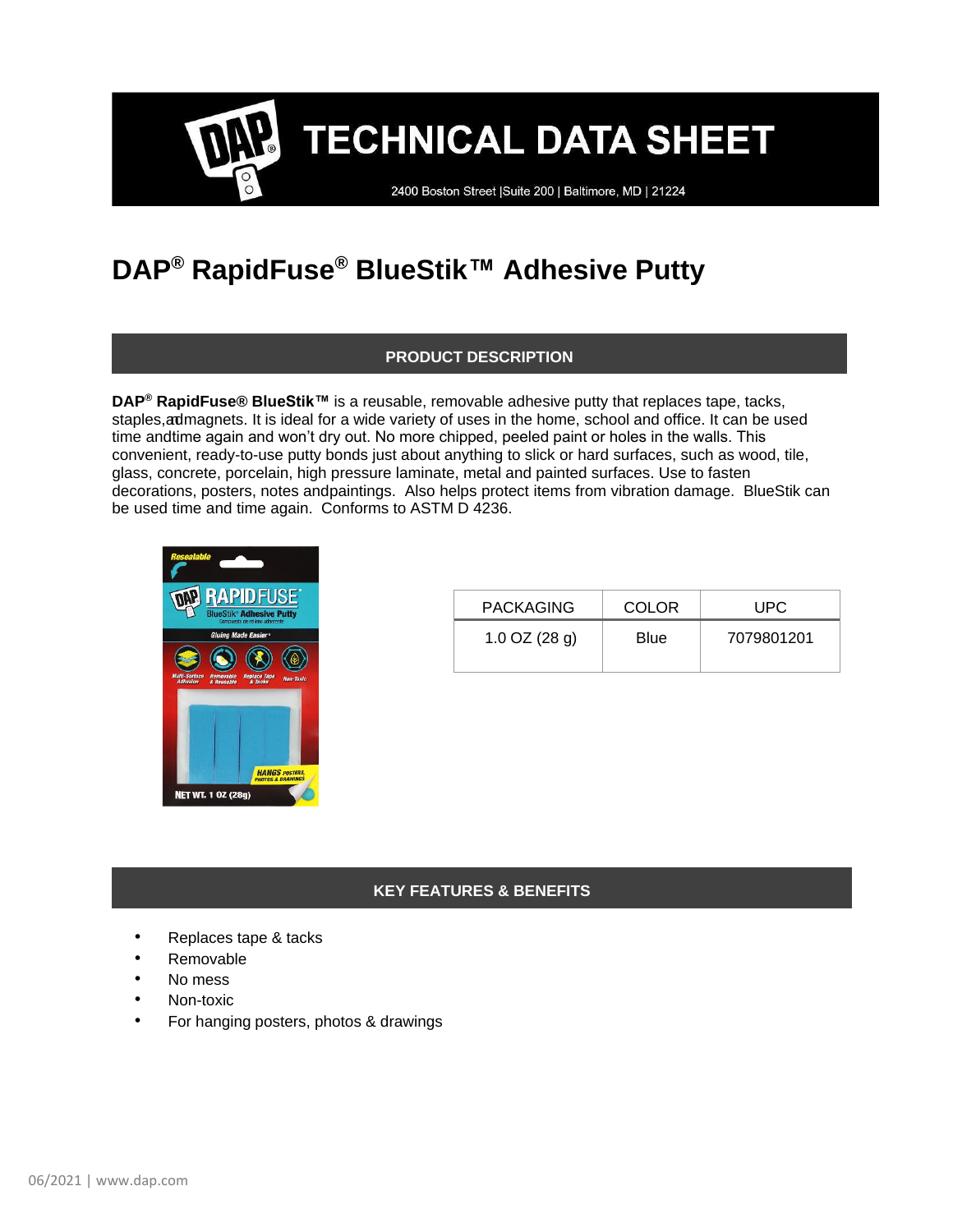2400 Boston Street | Suite 200 | Baltimore, MD | 21224

#### **SUGGESTED USES**

Ideal for all types of hobby and craft, school, office and around the home uses.

- Level picture hanging picture frames.
- Secure collectibles.
- Keep cords and cables in place.
- Hold needles.
- Hold hooks and fishing lures.
- Temporarily hold items in place while liquid glue dries.

Use to mount or hang:

- Posters Cards
- Photos Decorations
- Drawings Notes

Adheres to a wide variety of surfaces such as:

- Wood Paper
- Tile Styrofoam
- Glass · Plastic
- Concrete Vinyl
- Porcelain Plastic Laminate
- Fabrics High Pressure Laminates
- Metal Painted Surfaces

#### **APPLICATION**

- 1. DAP RapidFuse® BlueStik should be applied to clean, dry surfaces at room temperature (68-72°F, 21-23°C).
- 2. To use, tear off enough BlueStik Reusable Adhesive Putty for the job.
- 3. Roll into a ball until it becomes soft and tacky.
- 4. Place adhesive between the surfaces to be fastened and press firmly.
- 5. **CAUTION:** BlueStik may leave an oily residue on some surfaces (e.g. flat latex painted drywall). Check by applying BlueStik in an inconspicuous place for 24 hours, then lift.
- 6. If a stain does occur, it can usually be removed with Isopropyl (rubbing) alcohol. Do not use BlueStik™ on soft flocked or loose wallpaper, newly painted surfaces, loose paint, or for hanging heavy objects such as mirrors and framed pictures. Not for exterior applications. If BlueStik™ residue should remain on surface, roll BlueStik™ into a ball and roll over residue.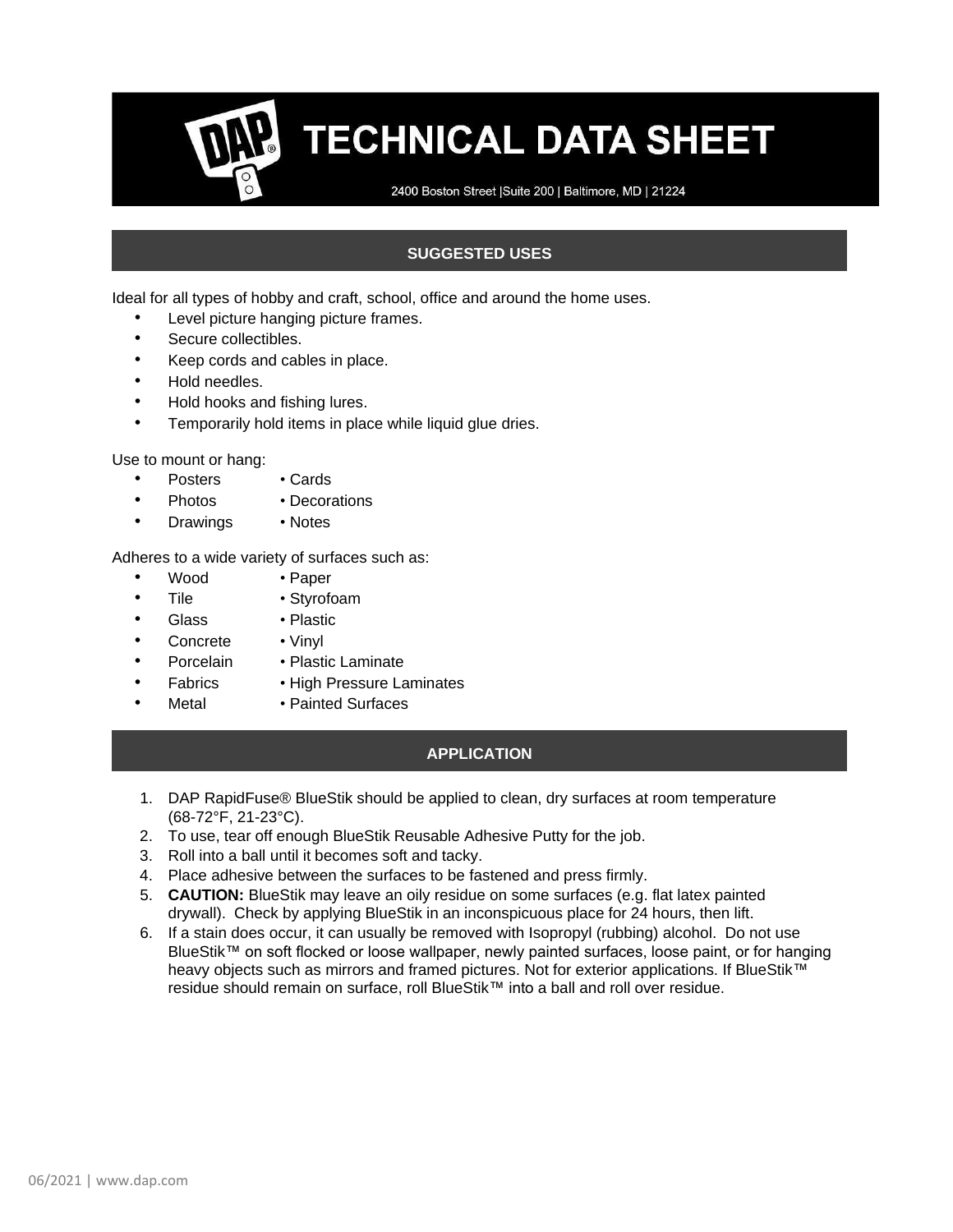2400 Boston Street | Suite 200 | Baltimore, MD | 21224

#### **TYPICAL PHYSICAL & CHEMICAL PROPERTIES**

| Adhesive Base:                        | Synthetic rubber                 |  |
|---------------------------------------|----------------------------------|--|
| Consistency:                          | Pliable                          |  |
| Volatile:                             | $1\%$                            |  |
| Non-Volatiles:                        | 99%                              |  |
| Viscosity:                            | Not Applicable                   |  |
| Flash Point:                          | Not Applicable                   |  |
| Weight/Gallon:                        | 14.9 lbs/gal                     |  |
| Odor:                                 | Negligible                       |  |
| <b>Application Temperature Range:</b> | 40°F to 105°F                    |  |
| Optimum Storage Temperature:          | $55^{\circ}$ F to $85^{\circ}$ F |  |
| Service Temperature Range:            | 40°F to 105°F                    |  |
| Handling Time:                        | Instant                          |  |
| Full Cure:                            | Permanent tacky                  |  |
| Freeze/Thaw Stability:                | <b>Stable</b>                    |  |
| Coverage:                             | 7.6 sq. in. @ 1/8 in thickness   |  |
| Appearance:                           | <b>Blue</b>                      |  |
| Shelf Life:                           | 1 Year, minimum                  |  |

#### **CLEAN UP & STORAGE**

This product may leave an oily residue on some surfaces. Prior to use, check by applying product in an inconspicuous place for 24 hours, then remove. If a stain does occur, it can usually be removed with a solvent like Isopropyl (rubbing alcohol). If BlueStik™ residue should remain on surface, roll BlueStik™ into a ball and roll over residue.

#### **SAFETY**

See product label and Safety Data Sheet (SDS) for health and safety information. You can request an SDS by visiting our website [at](http://www.dap.com/) dap.com or by calling **888-DAP-TIPS**.

#### **WARRANTY**

LIMITED WARRANTY: If product fails to perform when used as directed, within one year from the date of purchase, call **888-DAP-TIPS**, with your sales receipt and product container available, for replacement product or sales price refund. DAP will not be liable for incidental or consequential damages.